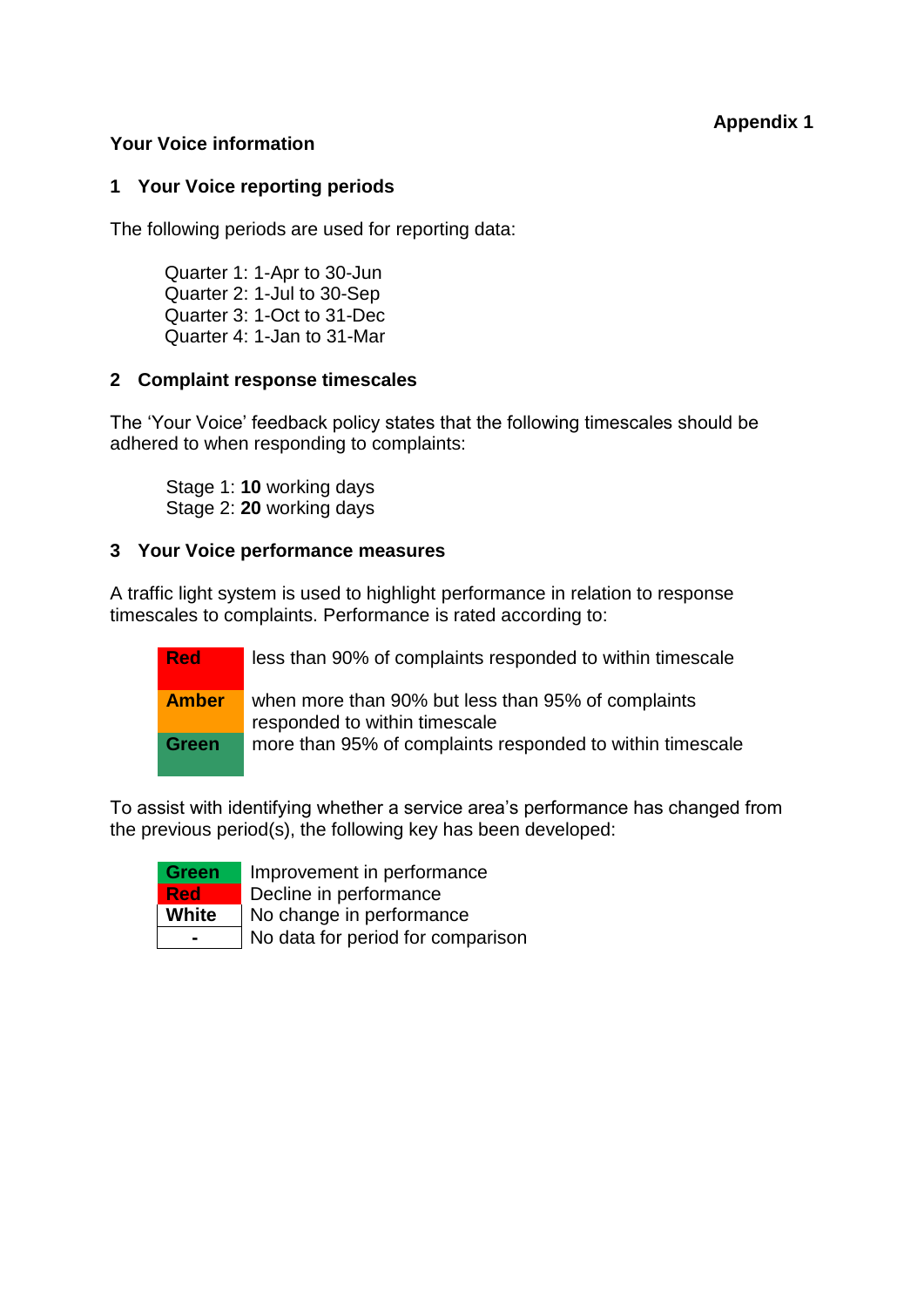| <b>Service</b>                                  |       | Quarter 1 - Stage 1 |      |                         | Quarter 2 - Stage 1 |      |               |        |          | Quarter 3 - Stage 1 |                          |            |        |  |
|-------------------------------------------------|-------|---------------------|------|-------------------------|---------------------|------|---------------|--------|----------|---------------------|--------------------------|------------|--------|--|
|                                                 | Rec'd | <b>Within</b>       | %    | Rec'd                   | Within              | %    | Prev Qtr %    | Change | Rec'd    | <b>Within</b>       | %                        | Prev Qtr % | Change |  |
| <b>Business Improvement &amp; Modernisation</b> | 0     | 0                   | 3928 | 0                       | 0                   | 488  |               | ш      |          |                     | 100%                     | 300        | ш      |  |
| <b>Legal and Democratic Services</b>            | 0     | 0                   | 1929 | $\overline{2}$          | $\overline{2}$      | 100% | 9948          | m      | n        | 0                   | 1926                     | 100%       | 1941   |  |
| <b>Customers and Education Support</b>          | 6     | 6.                  | 100% | ь                       | э                   | 100% | 100%          | 0%     |          |                     | 100%                     | 100%       | 0%     |  |
| <b>Education</b>                                | 0     | 0                   | 8888 | $\overline{2}$          | $\overline{2}$      | 100% | 888           | 9999   | $\Omega$ | n                   | 89888                    | 100%       | 888    |  |
| <b>Environment</b>                              | 30    | 29                  | 97%  | 16                      | 15                  | 94%  | 97%           | $-3%$  | 23       | 22                  | 96%                      | 94%        | 2%     |  |
| <b>Finance and Assets</b>                       | 15    | 13                  | 87%  | 4                       | 3                   | 75%  | 87%           | $-12%$ | 6        |                     | 67%                      | 75%        | $-8%$  |  |
| <b>Housing and Community Development</b>        | 23    | 22                  | 96%  | 10                      | 8                   | 80%  | 96%           | $-16%$ | 8        |                     | 88%                      | 80%        | 8%     |  |
| <b>Planning and Public Protection</b>           | 27    | 27                  | 100% | 22                      | 19                  | 86%  | 100%          | $-14%$ | 17       | 16                  | 94%                      | 86%        | 8%     |  |
| <b>Highways and Infrastructure</b>              | 19    | 14                  | 74%  | 21                      | 19                  | 90%  | 74%           | 17%    | 29       | 28                  | 97%                      | 90%        | 6%     |  |
| <b>Communication, Marketing and Leisure</b>     | 20    | 20                  | 100% | 5.                      | э.                  | 100% | 100%          | 0%     | 11       | 11                  | 100%                     | 100%       | 0%     |  |
| <b>HR</b>                                       | 0     | 0                   | w    | $\overline{\mathbf{z}}$ | $\mathbf{0}$        | 0%   | 888881<br>888 | w      | $\Omega$ | O                   | 888886<br>$\blacksquare$ | 0%         | 1998   |  |
| <b>Corporate Total</b>                          | 140   | 131                 | 94%  | 89                      | 78                  | 88%  | 94%           | $-6%$  | 96       | 90                  | 94%                      | 88%        | 6%     |  |

# **Table 1: Overall complaint response times for stage 1 complaints**

# **Table 2: Overall complaint response times for stage 2 complaints**

|                                                 | Quarter 1 - Stage 2 |          |      | Quarter 2 - Stage 2 |                |      |            |                | Quarter 3 - Stage 2 |          |      |            |        |
|-------------------------------------------------|---------------------|----------|------|---------------------|----------------|------|------------|----------------|---------------------|----------|------|------------|--------|
| Service                                         | Rec'd               | Within   | %    | Rec'd               | Within         | %    | Prev Qtr % | Change         | Rec'd               | Within   | %    | Prev Qtr % | Change |
| <b>Business Improvement &amp; Modernisation</b> | 0                   | 0        | ш    | 0                   | 0              | 52   | 84         | 88             | 0                   | 0        | 939  | 69         | 68     |
| <b>Legal and Democratic Services</b>            |                     |          | 0%   | 0                   | 0              | 82   | 0%         | 328            | O                   | $\Omega$ | 898  | 89         | 3988   |
| <b>Customers and Education Support</b>          |                     | O        | 888  |                     |                | 100% | 888        | 395            | O                   | 0        | 898  | 100%       | 888    |
| <b>Education</b>                                | O                   | O        | ng p |                     | 0              | 0%   | 限制         | 88             | 0                   | 0        | 888  | 0%         | 898    |
| <b>Environment</b>                              | O                   | O        | us e | 0                   | $\Omega$       | 52   | 848        | ш              |                     |          | 100% | 888        | 3233   |
| <b>Finance and Assets</b>                       | 3                   | з        | 100% |                     |                | 100% | 100%       | 0%             | 0                   | 0        | 888  | 100%       | a n    |
| <b>Housing and Community Development</b>        |                     |          | 100% | 0                   | 0              | 88   | 100%       | 198            |                     |          | 100% |            | 888    |
| <b>Planning and Public Protection</b>           |                     |          | 100% |                     |                | 100% | 100%       | 0%             | Δ                   |          | 100% | 100%       | 0%     |
| <b>Highways and Infrastructure</b>              |                     |          | 100% | 3                   | $\overline{2}$ | 67%  | 100%       | $-33%$         | 4                   | 4        | 100% | 67%        | 33%    |
| <b>Communication, Marketing and Leisure</b>     | O                   | $\Omega$ | 888  |                     |                | 100% | 8988       | <b>Section</b> | 0                   | 0        | 888  | 100%       | 3333   |
| <b>HR</b>                                       |                     | n        | 88   | Ω                   | O              | ×.   | 888        | 898            | U                   | 0        | 88   | ш          | $\sim$ |
| <b>Corporate Total</b>                          | 11                  | 10       | 91%  | 8                   | 6              | 75%  | 91%        | $-16%$         | 10                  | 10       | 100% | 75%        | 25%    |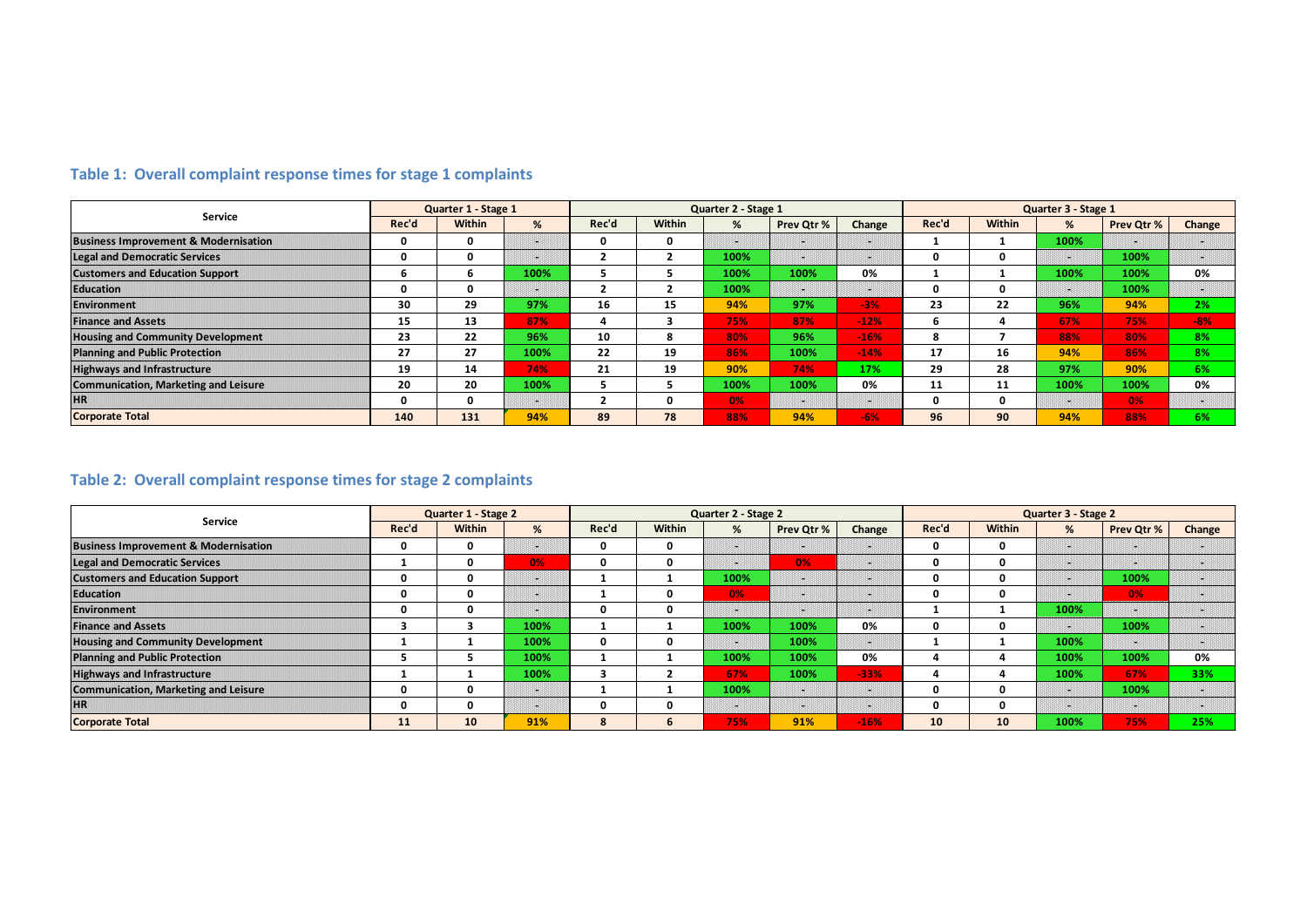### **Table 3: Compliments received**

| <b>Service Area</b>                           | Q <sub>1</sub> | Q <sub>2</sub> | Q <sub>3</sub> | Q4 |
|-----------------------------------------------|----------------|----------------|----------------|----|
| <b>Business Improvement and Modernisation</b> | 5              |                | 2              |    |
| <b>Legal and Democratic Services</b>          | O              | 0              | O              |    |
| <b>Customers and Education Support</b>        | 10             | 8              |                |    |
| Education                                     | 0              | O              |                |    |
| Environment                                   | 44             | 44             | 47             |    |
| <b>Finance and Assets</b>                     | O              |                | 3              |    |
| Housing and Community Development             | 27             | 15             | 3              |    |
| Planning and Public Protection                | 3              |                | 5              |    |
| Highways and Infrastructure                   | 15             | 16             | 12             |    |
| Communication, Marketing and Leisure          | 29             | 19             | 14             |    |
|                                               | 133            | 111            | 94             |    |

### **Table 4: Social Services complaint response times**

#### **Social Services data is now reported separately as the process and timescales are different**

| <b>OPEN and CLOSED Complaints SUMMARY</b> |                             |                                 |                                      |            |                       |                             |                              |                    |            |                          |                                            |                                                    |                |                                       |                |            |                                |               |                              |          |            |                                 |                                           |                                         |
|-------------------------------------------|-----------------------------|---------------------------------|--------------------------------------|------------|-----------------------|-----------------------------|------------------------------|--------------------|------------|--------------------------|--------------------------------------------|----------------------------------------------------|----------------|---------------------------------------|----------------|------------|--------------------------------|---------------|------------------------------|----------|------------|---------------------------------|-------------------------------------------|-----------------------------------------|
|                                           |                             |                                 | <b>Adult &amp; Business Services</b> |            |                       |                             |                              | Corporate - Adults |            |                          |                                            | £                                                  |                | <b>Children &amp; Family Services</b> |                |            |                                |               | Corporate - Children         |          |            |                                 |                                           | $e^{\pm}$                               |
| <b>Month</b>                              | Complaints<br>$\frac{1}{2}$ | time<br>within<br>$\frac{1}{2}$ | Beyond                               | Still open | eg withdrawn<br>Ended | Complaints<br>$\frac{1}{2}$ | within time<br>$\frac{1}{2}$ | Beyond             | Still open | 6à<br>withdrawn<br>Ended | within time<br>ended<br>where<br>$\approx$ | sman<br>$\mathbf{S}$<br>Approaches<br><b>Ombud</b> | No Complaints  | within time<br>$\frac{1}{2}$          | Beyond         | Still open | <b>B</b><br>withdrawn<br>Ended | No Complaints | within time<br>$\frac{1}{2}$ | Beyond   | Still open | <b>Sa</b><br>withdrawn<br>Ended | within time<br>ended<br>where<br>$\aleph$ | Ombudsman<br>$\mathbf{S}$<br>Approaches |
| April                                     | $\overline{A}$              |                                 |                                      |            |                       | $\Omega$                    |                              |                    |            |                          | 100%                                       |                                                    |                |                                       |                |            |                                | $\Omega$      |                              |          |            |                                 | 100%                                      | 0                                       |
| May                                       | 0                           | 0                               |                                      |            |                       | $\Omega$                    |                              |                    |            |                          | 100%                                       | 0                                                  | 4              |                                       |                |            |                                | 0             |                              |          |            |                                 | 100%                                      | $\mathbf 0$                             |
| June                                      | 4                           | 4                               |                                      |            |                       | $\overline{2}$              | $\overline{2}$               |                    |            |                          | 100%                                       | $\Omega$                                           | 8              | 8                                     |                |            |                                | 0             |                              |          |            |                                 | 100%                                      | $\mathbf 0$                             |
| July                                      | 5                           | 4                               |                                      |            |                       |                             | $\Omega$                     |                    |            |                          | 100%                                       |                                                    | 3              | 3                                     |                |            |                                | 0             |                              |          |            |                                 | 100%                                      | $\mathbf 0$                             |
| August                                    | 3                           | 3                               |                                      |            |                       | $\Omega$                    |                              |                    |            |                          | 100%                                       | 0                                                  | $\overline{2}$ | 2                                     |                |            |                                | 0             |                              |          |            |                                 | 100%                                      | $\overline{A}$                          |
| September                                 | 6                           | 5                               |                                      |            |                       |                             |                              |                    |            |                          | 83%                                        | 0                                                  | 3              | 3                                     |                |            |                                | 0             |                              |          |            |                                 | 100%                                      | $\mathbf 0$                             |
| October                                   | $\overline{A}$              |                                 |                                      |            |                       | $\Omega$                    |                              |                    |            |                          | 100%                                       | $\Omega$                                           | 6              | 4                                     | $\overline{2}$ |            |                                | $\Omega$      |                              |          |            |                                 | 67%                                       | $\mathbf 0$                             |
| November                                  | $\overline{2}$              | $\overline{2}$                  |                                      |            |                       |                             |                              |                    |            |                          | 100%                                       | 0                                                  | 3              | 3                                     |                |            |                                |               |                              |          |            |                                 | 100%                                      | 0                                       |
| December                                  | 3                           | 3                               |                                      |            |                       |                             |                              |                    |            |                          | 100%                                       | 0                                                  |                |                                       |                |            |                                |               |                              |          |            |                                 |                                           | $\mathbf 0$                             |
| January                                   |                             |                                 |                                      |            |                       |                             |                              |                    |            |                          |                                            |                                                    |                |                                       |                |            |                                |               |                              |          |            |                                 |                                           |                                         |
| February                                  |                             |                                 |                                      |            |                       |                             |                              |                    |            |                          |                                            |                                                    |                |                                       |                |            |                                |               |                              |          |            |                                 |                                           |                                         |
| March                                     |                             |                                 |                                      |            |                       |                             |                              |                    |            |                          |                                            |                                                    |                |                                       |                |            |                                |               |                              |          |            |                                 |                                           |                                         |
| Total                                     | 25                          | 23                              |                                      | $\Omega$   |                       | $\mathcal{P}$               | 2                            |                    |            | $\Omega$                 | 96%                                        | $\overline{2}$                                     | 31             | 29                                    | $\overline{2}$ | $\Omega$   | n                              | $\Omega$      | $\Omega$                     | $\Omega$ | $\Omega$   | $\Omega$                        | 94%                                       |                                         |

#### **Table 5: Social Services compliments received**

|           |                                      | <b>PRAISE summary</b>   |                                       |                           |                                |       |
|-----------|--------------------------------------|-------------------------|---------------------------------------|---------------------------|--------------------------------|-------|
|           | <b>Adult &amp; business services</b> | <b>Corporate Adults</b> | <b>Children &amp; family Services</b> | <b>Corporate Children</b> | <b>Social Services General</b> | Total |
| April     | 10                                   |                         |                                       |                           | 0                              | 12    |
| May       | 23                                   |                         |                                       | n                         | $\Omega$                       | 27    |
| June      | 26                                   | 0                       | 6                                     | 0                         | 0                              | 32    |
| July      | 22                                   |                         | 5                                     | ŋ                         | $\Omega$                       | 28    |
| August    | 19                                   |                         | 4                                     |                           | 0                              | 24    |
| September | 25                                   | $\Omega$                | э                                     | U                         | $\Omega$                       | 28    |
| October   | 14                                   | 0                       |                                       | U                         | $\Omega$                       | 15    |
| November  | 9                                    | $\Omega$                | 4                                     | 0                         | 0                              | 13    |
| December  | 14                                   | 0                       | 5                                     | 0                         | 0                              | 19    |
| January   |                                      |                         |                                       |                           |                                | 0     |
| February  |                                      |                         |                                       |                           |                                | 0     |
| March     |                                      |                         |                                       |                           |                                | 0     |
| Total     | 162                                  | 4                       | 32                                    | 0                         | 0                              | 198   |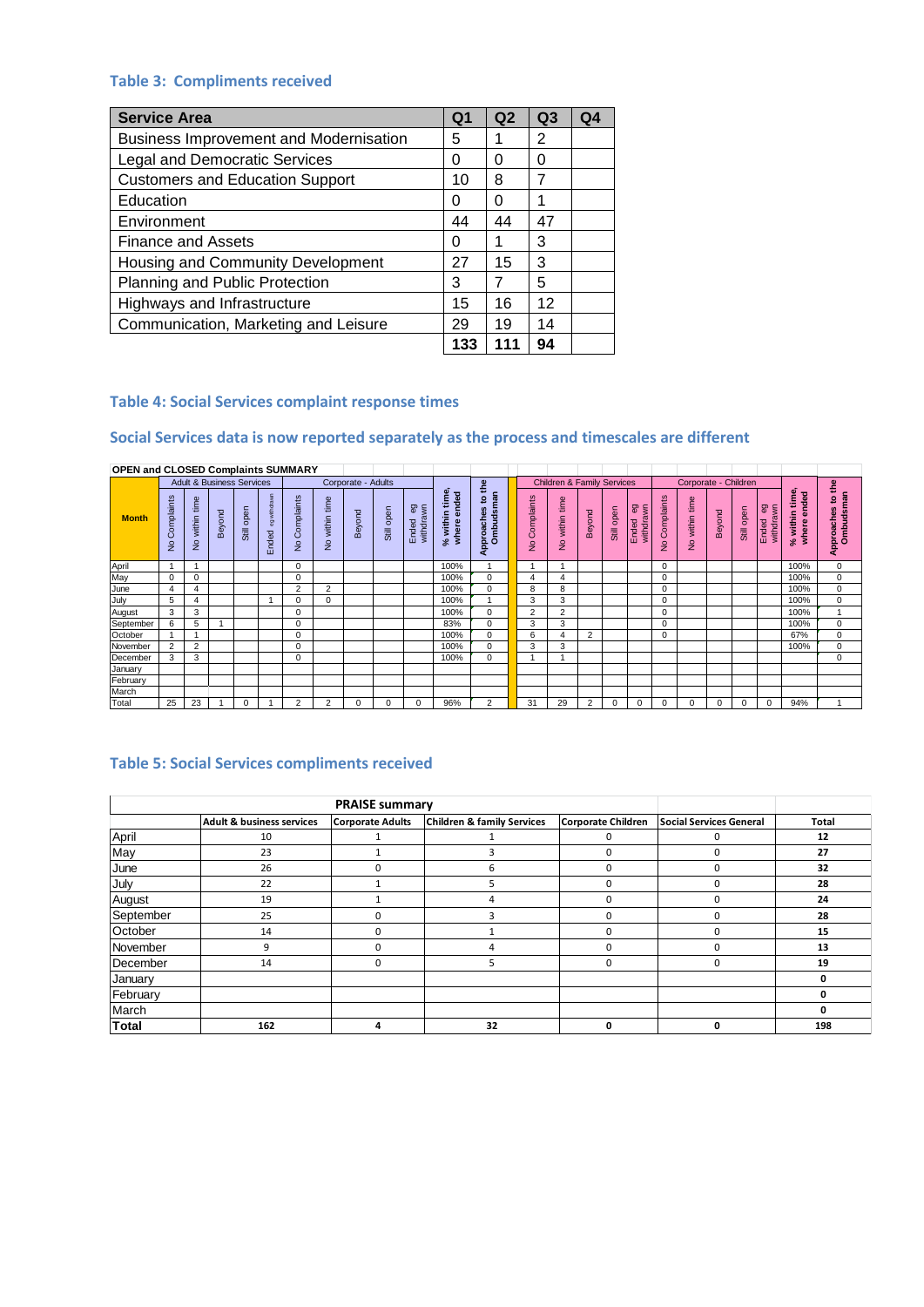## **Specific performance issues identified by the Committee**

In order to facilitate effective scrutiny of performance in complying with the council's complaints process, the Committee regularly receive performance reports. Areas of poor performance are identified and services requested to provide additional information.

During Q2 the Committee identified eleven stage 1 complaints that exceeded timescale. At the request of the Committee, the following analysis has been completed:

*Resolved: subject to the observations made:*

*(i) to accept the reasons given for the delay in dealing with specific complaints and otherwise note the performance in dealing with other complaints under the 'Your Voice' Complaints Procedure; and*

*<sup>(</sup>ii) request that future performance monitoring reports include a comprehensive explanation on why targets have not been met when dealing with specific complaints, the reasons for non-compliance, measures taken to rectify the failures and to ensure that future complaints will be dealt with within the specified timeframe*

| Ref.   | <b>Department</b>                                    | <b>Summary of complaint</b>                                                                                                                                                                                           | Reason target not met                   | <b>Action taken to rectify</b>                                                                                                                                                                                                                                                                                                                      | <b>Outcome</b>                                                                                                     |
|--------|------------------------------------------------------|-----------------------------------------------------------------------------------------------------------------------------------------------------------------------------------------------------------------------|-----------------------------------------|-----------------------------------------------------------------------------------------------------------------------------------------------------------------------------------------------------------------------------------------------------------------------------------------------------------------------------------------------------|--------------------------------------------------------------------------------------------------------------------|
| no.    |                                                      |                                                                                                                                                                                                                       |                                         | failure                                                                                                                                                                                                                                                                                                                                             |                                                                                                                    |
| 416574 | Legal, HR &<br>Democratic<br><b>Services</b><br>(HR) | Job application hand<br>delivered to County Hall.<br>Not received by HR so<br>applicant not considered<br>for role. When this was<br>followed-up with HR,<br>applicant found the officer<br>to be rude and unhelpful. | Manager on annual<br>leave for 3 weeks. | Book in reception in<br>County Hall now so<br>that a receipt can be<br>given when someone<br>hands in anything for<br>HR (however, this isn't<br>failsafe as some people<br>put post through letter<br>box or leave letter on<br>reception, and if staff<br>are busy with another<br>customer, they may not<br>have completed the<br>receipt book). | Manager spoke to HR officer for<br>background to conversation.<br>Letter sent to customer to<br>explain situation. |
| 420672 | Legal, HR &                                          | Ex-employee had not                                                                                                                                                                                                   | Manager on long term                    | Due to the nature of the                                                                                                                                                                                                                                                                                                                            | Notes prepared and given to                                                                                        |
|        | Democratic                                           | received copy of exit                                                                                                                                                                                                 | sickness and then the                   | matter, it was not                                                                                                                                                                                                                                                                                                                                  | customer.                                                                                                          |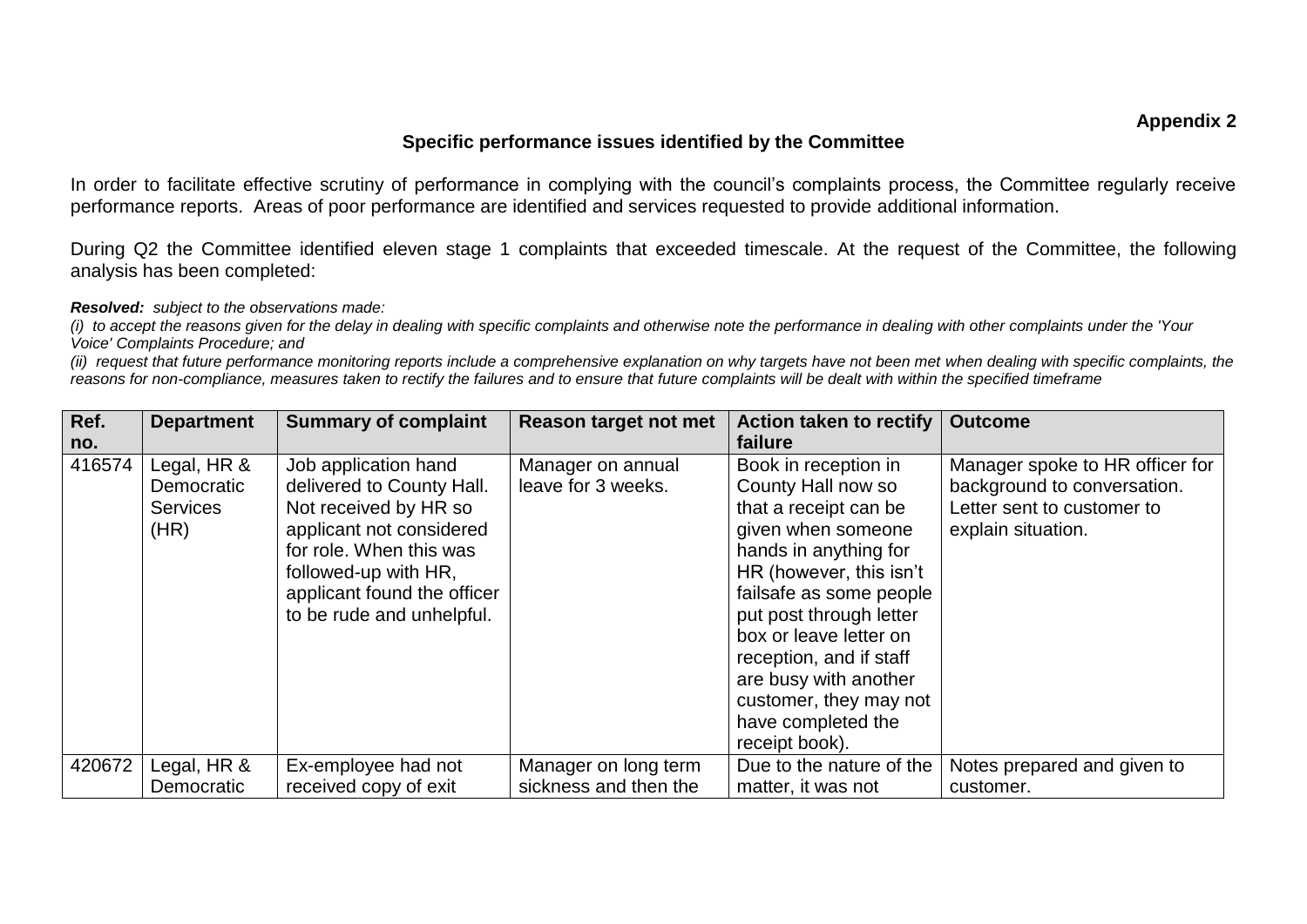|        | <b>Services</b><br>(HR)                                                        | interview despite pursuing<br>on several occasions.                                                                                                                                                                                        | other employee in HR<br>was off on leave and<br>then sick leave.<br>Customer informed of<br>delays.                                                                                                                       | feasible for anyone to<br>deal with it in the<br>officer's absence.                                                                                                                                                          |                                                                                                                                                      |
|--------|--------------------------------------------------------------------------------|--------------------------------------------------------------------------------------------------------------------------------------------------------------------------------------------------------------------------------------------|---------------------------------------------------------------------------------------------------------------------------------------------------------------------------------------------------------------------------|------------------------------------------------------------------------------------------------------------------------------------------------------------------------------------------------------------------------------|------------------------------------------------------------------------------------------------------------------------------------------------------|
| 415931 | Highways and<br>Environmental<br><b>Services</b><br>(highway<br>operations)    | Submitted plans for<br>Phase 1 Townsend to<br>Pentre Llanrhaeder were<br>different to those that we<br>published during<br>consultation phase.<br>Objection letters not<br>submitted to Committee.<br>Poor communication from<br>officers. | Target date was missed<br>because it took longer<br>than anticipated to<br>compile a response<br>because information<br>was required from a<br>variety of sources to<br>cover the many issues<br>raised in the complaint. | Start preparation of<br>responses as early as<br>possible to allow<br>sufficient time to reply.<br>Request time extension<br>if required.                                                                                    | Detailed response setting our<br>position sent. Planning<br>application resubmitted with<br>additional information and<br>customer feedback.         |
| 416328 | Highways and<br>Environmental<br>Services (fleet<br>services)                  | Inappropriate parking of<br>council vehicle and poor<br>response following<br>reporting concerns.                                                                                                                                          | According to email<br>records, the<br>complainant received<br>timely email responses<br>from both the Traffic<br><b>Team and the Facilities</b><br>Management team.                                                       | Ensure all responses<br>are sent to correct<br>email addresses and<br>are copied to the<br>Complaints Team.                                                                                                                  | Staff formally notified not to<br>park in this place again.                                                                                          |
| 418462 | Highways and<br>Environmental<br><b>Services</b><br>(enforcement<br>and waste) | Excess waste repeatedly<br>not taken by crew.                                                                                                                                                                                              | The written response<br>time was slower than<br>usual due to being short<br>staffed during the<br>school holiday period.                                                                                                  | Within the section we<br>stagger holidays so<br>that time when both the<br>responsible officers are<br>both absent is<br>minimised. However,<br>during school holidays<br>it is not practicable to<br>avoid this altogether. | Customer advised to familiarize<br>themselves with what can and<br>can't be recycled. Advised not<br>to use sacks in the black bin to<br>save space. |
| 418188 | Finance &                                                                      | <b>Complaint from Member.</b>                                                                                                                                                                                                              | Complaint received just                                                                                                                                                                                                   | Unforeseen case                                                                                                                                                                                                              | All points of the complaint were                                                                                                                     |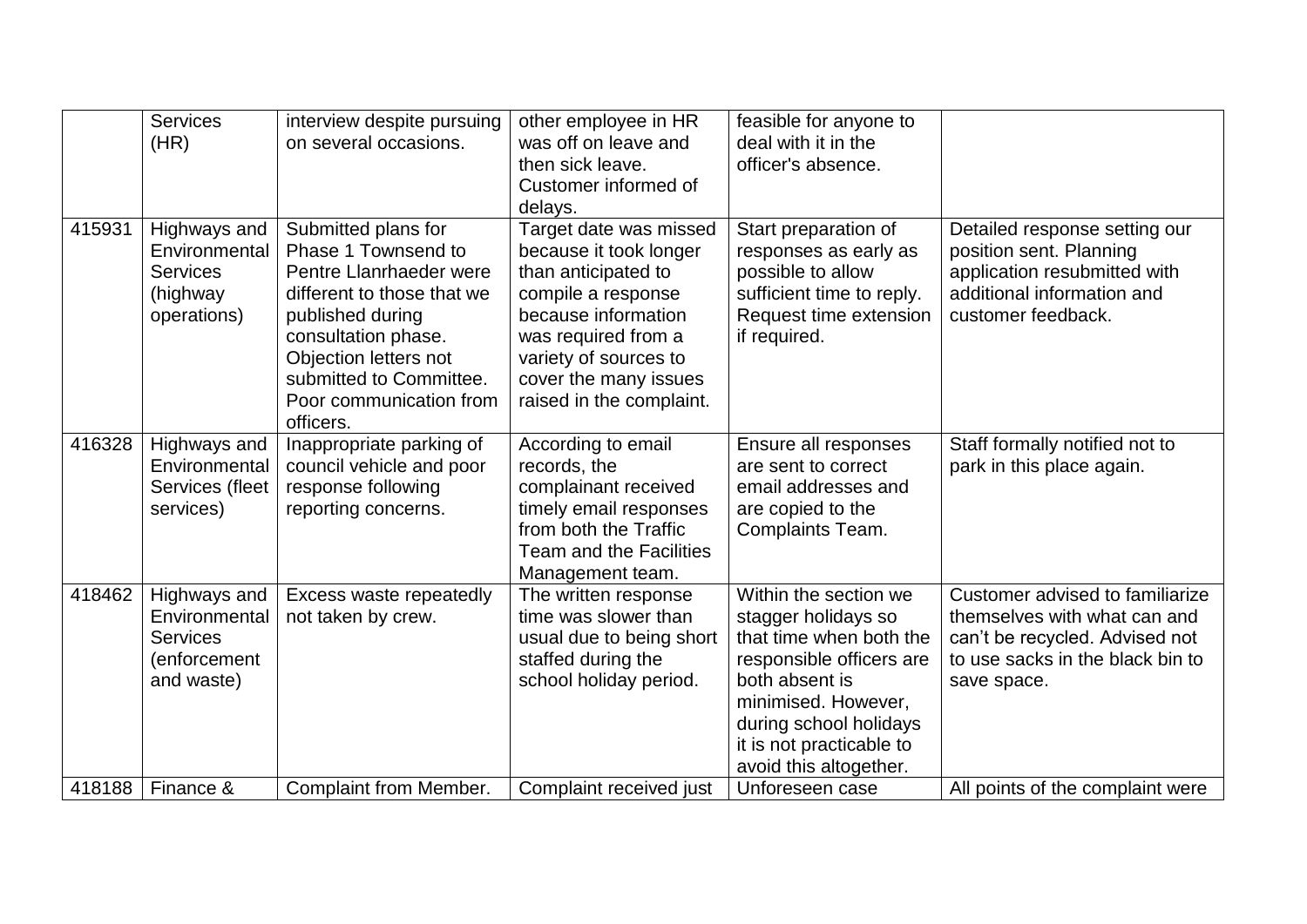|        | <b>Assets</b><br>(agricultural<br>estates)                                   | Tenants not having formal<br>agreements, not receiving<br>tenancies after<br>assurances, length of<br>time for decision making. | prior to school holiday<br>period. The complaint<br>was case specific and<br>case officer was on<br>leave. HoS requested<br>extension of time which<br>was granted but<br>response from case<br>officer to HoS coincided<br>with HoS leave which<br>delayed the final<br>response. | specific complaints<br>during periods of<br>increased leave activity<br>will always be difficult<br>to manage. The<br>number of complaints<br>received annually is<br>very low for the service<br>which minimises the<br>risk of recurrence.<br><b>Property Manager to</b><br>monitor in future. | responded to and previously<br>agreed action plan had already<br>been implemented. No further<br>complaint from Member.                                                                                                                                           |
|--------|------------------------------------------------------------------------------|---------------------------------------------------------------------------------------------------------------------------------|------------------------------------------------------------------------------------------------------------------------------------------------------------------------------------------------------------------------------------------------------------------------------------|--------------------------------------------------------------------------------------------------------------------------------------------------------------------------------------------------------------------------------------------------------------------------------------------------|-------------------------------------------------------------------------------------------------------------------------------------------------------------------------------------------------------------------------------------------------------------------|
| 419774 | Planning and<br>Public<br>Protection<br>(community<br>safety<br>enforcement) | Issuing of FPN. Inflexible<br>and surly staff.                                                                                  | The response was 1<br>day late due to awaiting<br>further information to<br>fully investigate the<br>complaint.                                                                                                                                                                    | No action necessary as<br>we had contacted the<br>complainant to request<br>further information in<br>order to respond fully<br>and investigate.                                                                                                                                                 | Complaint not upheld. The<br>officer's evidence is clear and<br>the cigarette was seen to fall to<br>the ground. The complainant<br>did deliberately leave it and only<br>when the officer pointed out the<br>facts did she suggest that she<br>would pick it up. |
| 425616 | Protection<br>(community<br>safety<br>enforcement)                           | Issuing of FPN.<br>Intimidating staff.                                                                                          | Late due to lead officer<br>being off sick.                                                                                                                                                                                                                                        | A system has been put<br>in place to ensure if the<br>lead officer is unable to<br>respond on time (i.e. off<br>sick) the complaint is<br>referred to line<br>manager so a response<br>can be sent in time.                                                                                      | Complaint not upheld. Evidence<br>from the body camera footage<br>shows the officer behaved<br>politely and respectfully<br>throughout the incident.                                                                                                              |
| 422001 | Planning and<br>Public<br>Protection<br>(Development                         | Concerns over how her<br>complaint has been<br>handled.                                                                         | In order to provide a<br>comprehensive<br>response to the<br>complaint the line                                                                                                                                                                                                    | 1 day late.                                                                                                                                                                                                                                                                                      | Complaint upheld and apology<br>given.                                                                                                                                                                                                                            |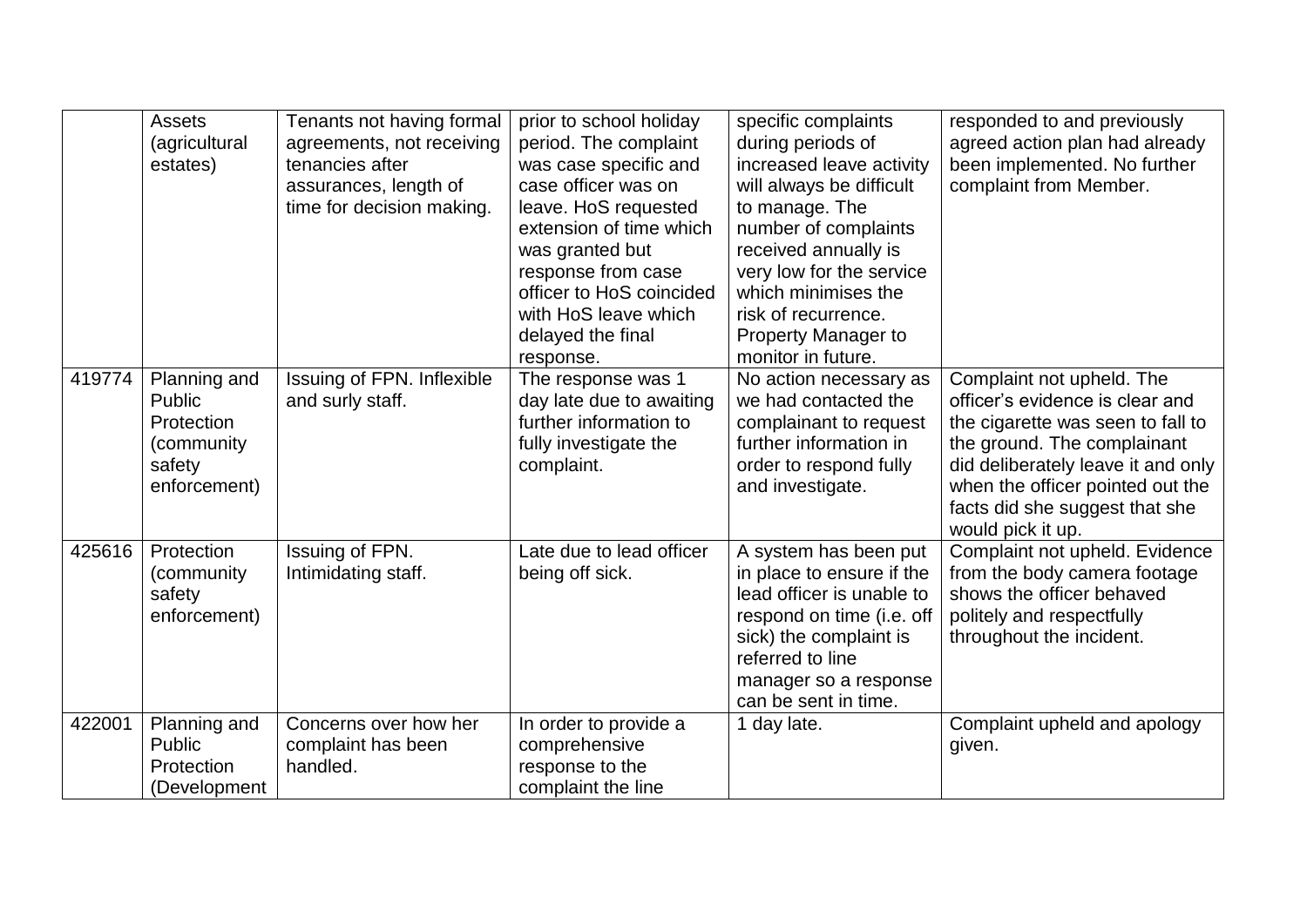|        | Management)  |                        | manager considered it      |                      |                                |
|--------|--------------|------------------------|----------------------------|----------------------|--------------------------------|
|        |              |                        | was appropriate to         |                      |                                |
|        |              |                        | discuss the matter with    |                      |                                |
|        |              |                        | the relevant case          |                      |                                |
|        |              |                        | officer. The case officer  |                      |                                |
|        |              |                        | was on leave and           |                      |                                |
|        |              |                        | returned the day after     |                      |                                |
|        |              |                        | the deadline for a         |                      |                                |
|        |              |                        | response. The line         |                      |                                |
|        |              |                        | manager took the           |                      |                                |
|        |              |                        | decision not to respond    |                      |                                |
|        |              |                        | until the case officer     |                      |                                |
|        |              |                        | returned, which meant      |                      |                                |
|        |              |                        | the response would be      |                      |                                |
|        |              |                        | a day late, but this was   |                      |                                |
|        |              |                        | balanced against the       |                      |                                |
|        |              |                        | fact it would be a full    |                      |                                |
|        |              |                        | and comprehensive          |                      |                                |
|        |              |                        | response. The Head of      |                      |                                |
|        |              |                        | Service supported this     |                      |                                |
|        |              |                        | pragmatic approach         |                      |                                |
|        |              |                        | even though it would       |                      |                                |
|        |              |                        | mean that the              |                      |                                |
|        |              |                        | performance statistic for  |                      |                                |
|        |              |                        | the service would drop,    |                      |                                |
|        |              |                        | but that actually a better |                      |                                |
|        |              |                        | customer service had       |                      |                                |
|        |              |                        | been provided.             |                      |                                |
| 415976 | Housing and  | Complaint from Member. | Contracts manager for      | To ensure CRM system | Contractor replied that the    |
|        | Community    | Failure to provide     | contractor was on a/l.     | and customer are     | bilingual service was in place |
|        | Development  | bilingual service.     | <b>Extension was</b>       | updated.             | and could be requested in      |
|        | (repairs and |                        | authorised by HoS but      |                      | accordance to our policy and   |